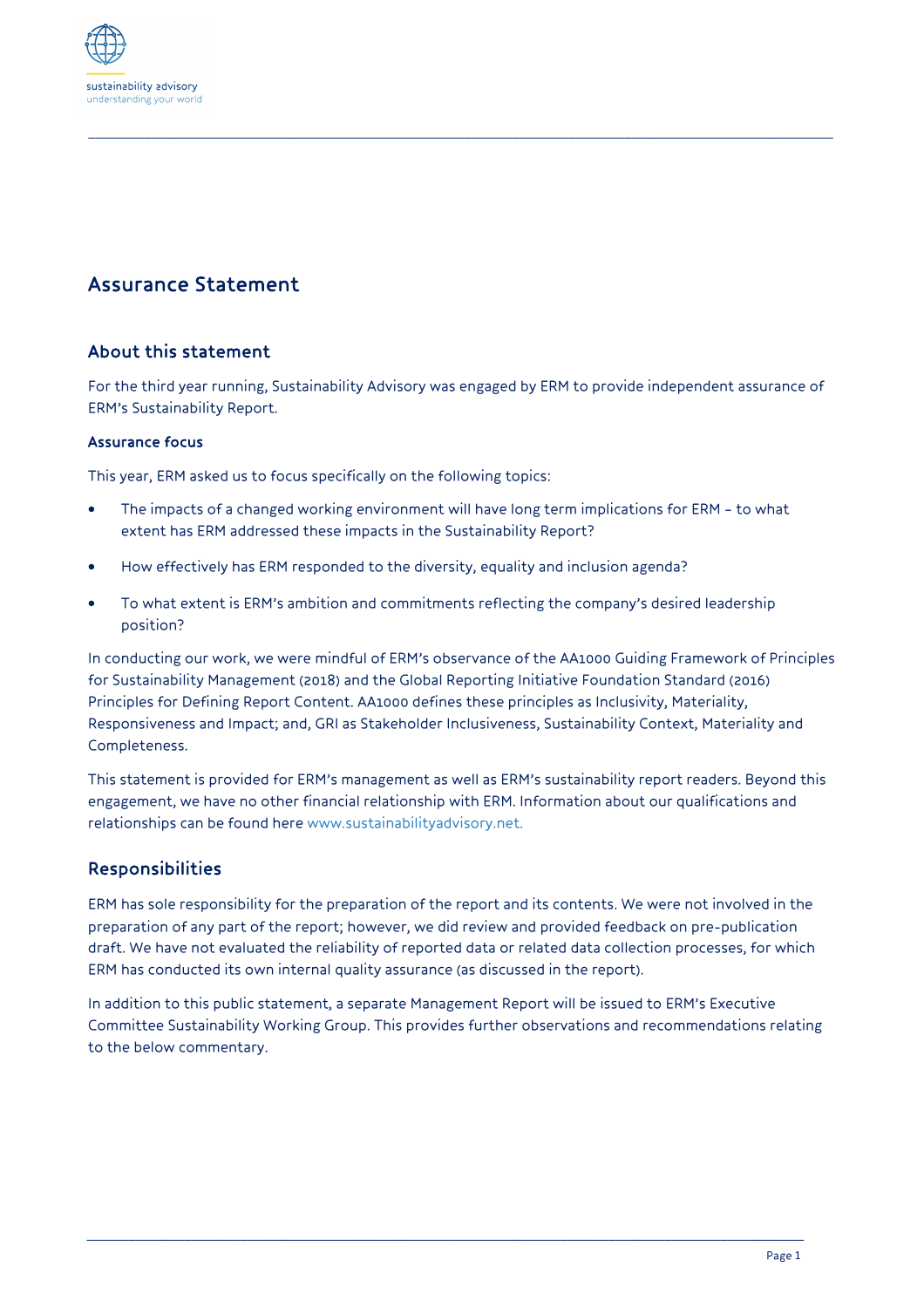

#### How we formed our opinion

We undertook the following activities to produce this statement:

• We reviewed ERM's processes for determining materiality and how identified material issues were considered in strategy formation, decisions on targets and goals, management approaches to material issues and reporting on performance against these issues.

*\_\_\_\_\_\_\_\_\_\_\_\_\_\_\_\_\_\_\_\_\_\_\_\_\_\_\_\_\_\_\_\_\_\_\_\_\_\_\_\_\_\_\_\_\_\_\_\_\_\_\_\_\_\_\_\_\_\_\_\_\_\_\_\_\_\_\_\_\_\_\_\_\_\_\_\_\_\_\_\_\_\_\_\_\_\_\_\_\_\_\_\_\_\_\_\_\_\_\_\_\_\_\_\_\_\_\_*

- We conducted interviews with members of ERM's Executive Committee, including the CEO, and key staff involved in the preparation of ERM's sustainability report. In all, 10 senior staff were interviewed.
- We reviewed and commented on drafts of the Sustainability Report as well as previously published Sustainability Reports; documentation describing ERM's approach to materiality analysis and stakeholder engagement, various sustainability related policy documents, as well as previous assurance statements and associated management reports.

For the second year running, ERM asked to engage with a panel of external stakeholders in forming our opinion. The Stakeholder Panel was recruited by ERM and consisted of five members representing a range of stakeholder perspectives and areas of expertise. The members were: John Dony, Jeanne-Marie Gescher, Terry Nelidov, John Schaetzl and Alison Stowell.

Panel members were specifically invited to:

- provide feedback on ERM's materiality analysis;
- comment on Sustainability Report draft;
- provide a public quote for the report (these can be viewed in the Assurance section in the main report];
- comment on this assurance statement; and,
- comment on the Management Report.

We have considered the Panel's feedback in forming our below commentary and submitted their consolidated feedback to ERM's reporting team to feed into report finalization. The Panel's feedback on the report, materiality analysis, this statement and the management report has also been reported to the Executive Committee Sustainability Working Group via a separate Management Report and a presentation.

## **Commentary**

The below provides our commentary with respect to the three questions ERM asked us to focus on in this year's assurance engagement.

Changed working environment - The impacts of a changed working environment will have long term implications for ERM – to what extent has ERM addressed these impacts in the Sustainability Report?

As the pandemic took hold at the tail end FY20 report preparation, it is probably fair to say that none of us expected to be where we are today. From the beginning of the pandemic, ERM's response was decisive, driven by its strong ethos of 'safety first'. Building on its existing crisis management process, the company swiftly set up a COVID-19 task force with the primary objective of safeguarding the health and wellbeing of its employees as well as others directly under the company's care. These efforts have continued and deepened with an array of new tools, procedures and working practices having been introduced to help ensure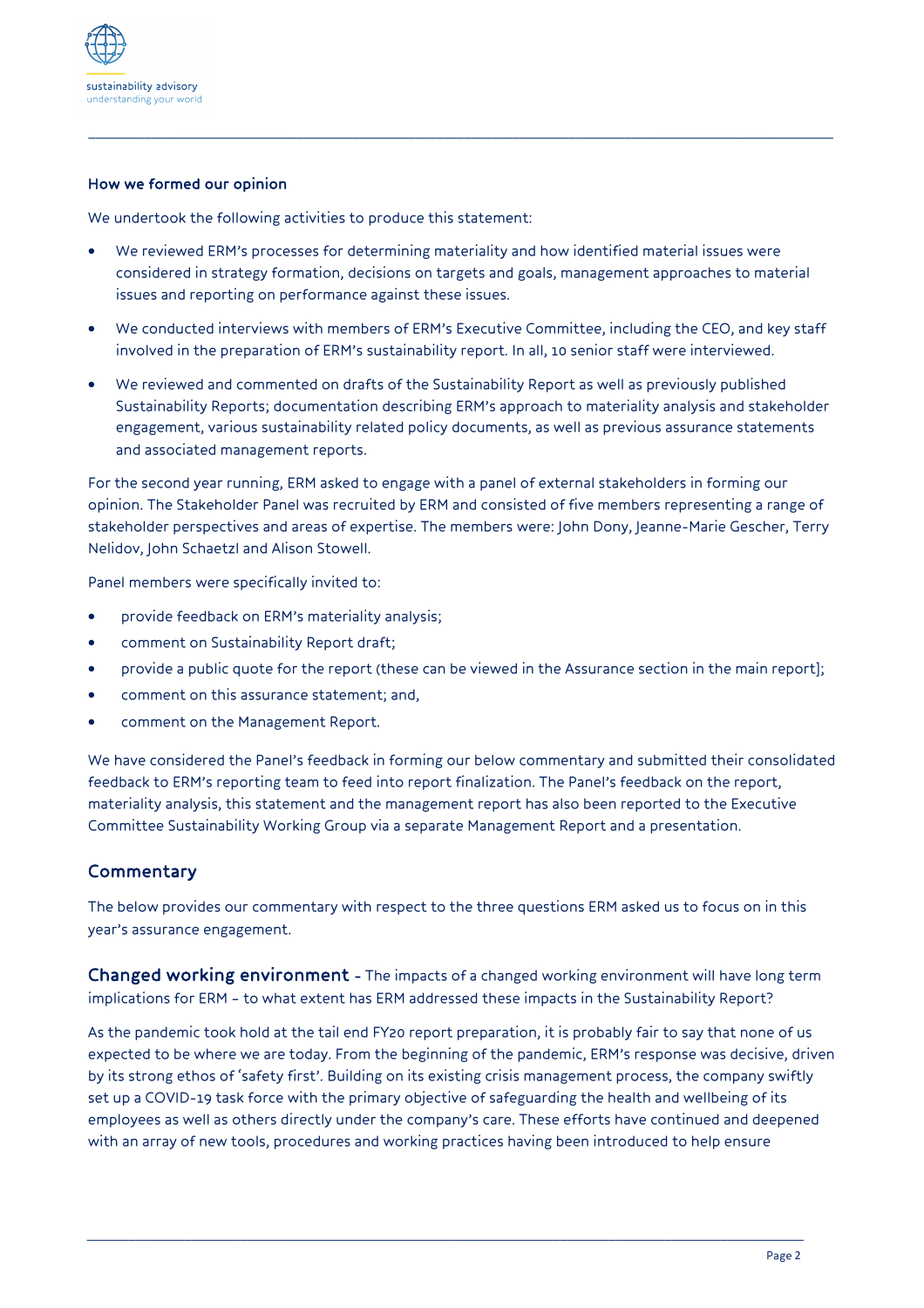

continued employee welfare, level of engagement and, importantly, continued ability to work productively out of the office environment.

*\_\_\_\_\_\_\_\_\_\_\_\_\_\_\_\_\_\_\_\_\_\_\_\_\_\_\_\_\_\_\_\_\_\_\_\_\_\_\_\_\_\_\_\_\_\_\_\_\_\_\_\_\_\_\_\_\_\_\_\_\_\_\_\_\_\_\_\_\_\_\_\_\_\_\_\_\_\_\_\_\_\_\_\_\_\_\_\_\_\_\_\_\_\_\_\_\_\_\_\_\_\_\_\_\_\_\_*

As the scale and impact of the pandemic escalated, ERM focused on engaging with clients to find ways to adapt work programs and ways of working to achieve project outcomes while keeping everyone safe and without the need for physical presence when this has not been possible. This has led to a number of innovations in working practices and services, often supported by digital solutions, that have not only enabled remote working but have generated significant cost savings in many cases. Building on its longstanding capability especially in occupational health and safety, ERM also started to help clients with their immediate operational responses to the pandemic, followed by more strategic guidance on how to build longer-term resilience to future disruptions arising from sustainability challenges.

Based on both employee health and safety statistics and revenue expectations for the period, ERM's immediate response to the pandemic has clearly been effective. As one of the Stakeholder Panelists observed, ERM's systems-based approach to health and safety has continued to lead to results many times better than typically seen in the sector. In parallel, ERM's business performance for the financial year remained strong – a commendable outcome from a business entirely dependent on direct engagement with its clients.

As in many organizations, ERM's focus is now shifting to longer-term 'future of work' considerations – on topics and developments in the workplace that have lingered for some time now but have been forced to the foreground by the pandemic. The COVID-19 task force has now morphed into future of work task force with a remit to review and recommend more permanent changes to ERM's working practices and office arrangements. The catalyst for the task force may have been the pandemic and the need to sustain productivity and employee wellbeing, however, its work also considers how best to leverage the now accelerating advancements in virtual and collaborative digital technologies and how to design a working environment that enables ERM to progress its net-zero carbon commitment.

ERM reports on significant reductions in carbon emissions over the period. Scope 1 emissions reduced by nearly a third compared to FY20 (mostly due to reduction in company vehicle use); scope 2 emissions reduced by 96% (primarily due to a shift to renewable energy contracts for offices following ERM's carbon action plan); and scope 3 emissions reduced by 80% (due to a dramatic drop in both business travel and employee commuting). The silver lining from the pandemic is obvious based on these figures – and it points to a different kind of future of work where remote working is accepted as a viable and productive option with an additional bonus of significantly reduced carbon emissions and other environmental impacts.

Nonetheless, as was evident from conversations with ERM executives, the future of work is by no means a done deal. The list of issues under consideration is long and multifaceted – from the obvious (such as review of office leases and the changing function of the office space itself), to the legal (how to deal with possible new contractual arrangements with employees and clients), to the developmental (how best to ensure continued development of employees, new recruits and nurture future leaders), to the relational (how best to engage, collaborate and deliver with all key stakeholders in the 'next normal' hybrid world of in-person vs virtual). The list goes on, and ERM's report acknowledges many of these challenges and unknowns.

One aspect that we encourage ERM to pay close attention to is how to maintain cultural cohesion. Some earlier at scale experiments with remote and hybrid working models in other companies ended somewhat abruptly due to the emergence of fractured organizational norms and loss of shared trust between in-person and virtual staff. This appears especially pertinent in ERM's case due to its dynamic growth, active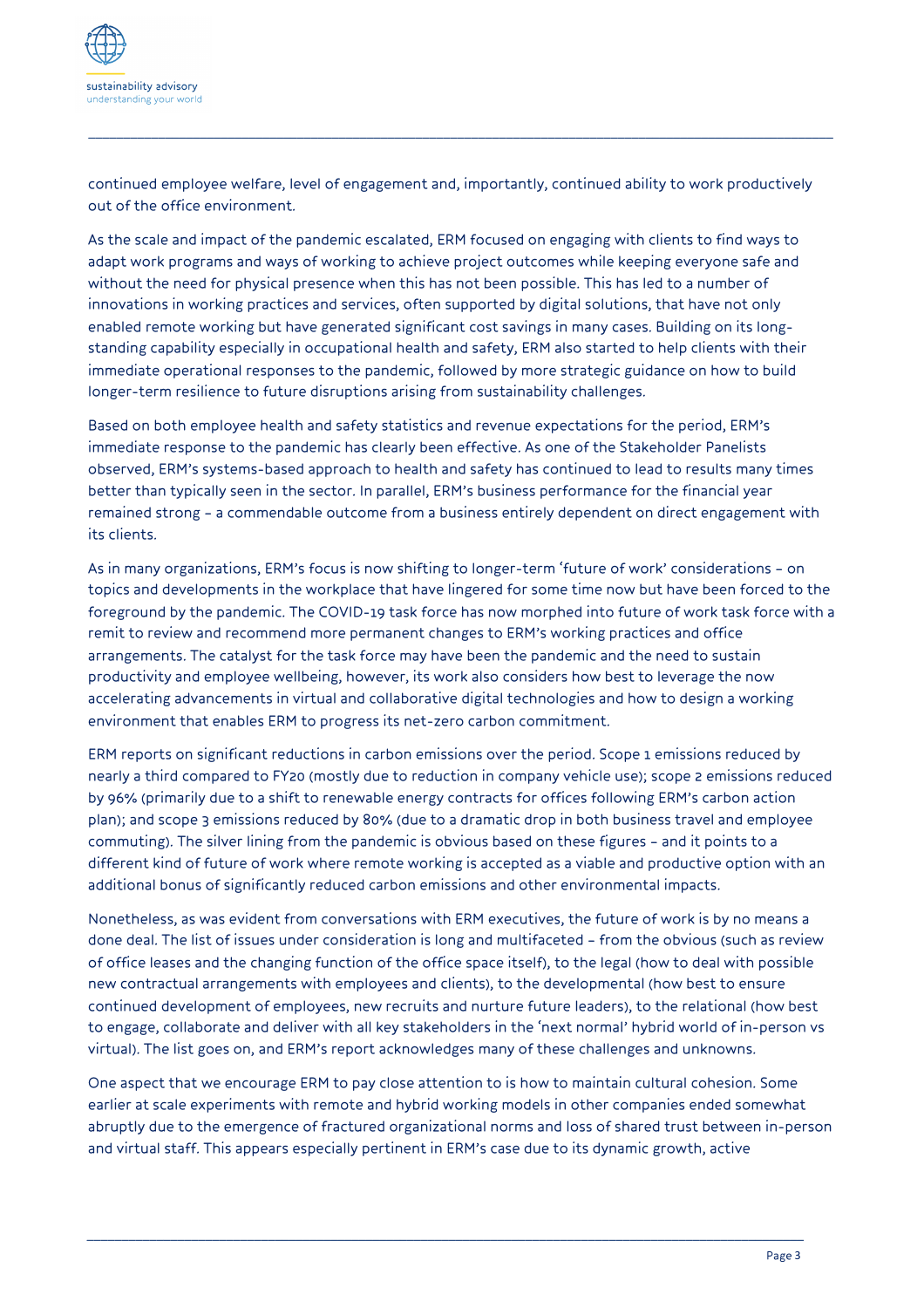

recruitment of new talent and the need to integrate staff into ERM's culture from the numerous recent acquisitions.

Diversity, equality and inclusion - How effectively has ERM responded to the diversity, equality and inclusion (DE&I) agenda?

*\_\_\_\_\_\_\_\_\_\_\_\_\_\_\_\_\_\_\_\_\_\_\_\_\_\_\_\_\_\_\_\_\_\_\_\_\_\_\_\_\_\_\_\_\_\_\_\_\_\_\_\_\_\_\_\_\_\_\_\_\_\_\_\_\_\_\_\_\_\_\_\_\_\_\_\_\_\_\_\_\_\_\_\_\_\_\_\_\_\_\_\_\_\_\_\_\_\_\_\_\_\_\_\_\_\_\_*

For some time now, DE&I has been a key aspect of ERM's people agenda. This continued, and ERM's efforts escalated partly following its own longer-term plan, partly in response to the greatly intensified expectations for racial and social justice in many of its key markets, and importantly, from its employees.

An ambitious target for increasing gender diversity at senior levels by 10% has now been in place for some time. In FY21, ERM continued to progress its action plan framed around the Global Diversity and Inclusion Benchmark and made positive progress in many of the GDIB categories. Key efforts during the period included, for instance, the establishment of the Global Head of DE&I position and DE&I Lead positions in regions; mandatory DE&I Action Plans in Business Units; integration of DE&I in balanced scorecards for Business Unit Managing Partners; and, the restructuring of the global DE&I advisory group into regional groups to better align efforts with regional priorities and challenges. However, regardless of continued efforts having been invested into meeting the gender target, actual gender demographics continue to show modest improvement.

As ERM's DE&I efforts have matured, the company has expanded its focus to topics beyond gender. To inform its efforts, the company changed its human recourse system to enable employees who choose to voluntarily share their diversity data (e.g., gender identity, age, nationality, marital status, race/ethnicity, sexual orientation, disability, military service, etc.) to do so. Once baselines have been established, ERM will be in a better position to set more informed action plans and targets beyond gender. A more robust baseline should also help ERM when it considers it next people related 5-year goals.

ERM's commitment to DE&I may not yet be evident from its employee demographics, however, compared to previous periods, the cultural shift is now palpable and shines through from, for instance, executive interviews and employee survey results. This cultural shift, together with the investments in foundational work and the commendably transparent action plan for FY22 should push ERM's performance and effectiveness to a higher level.

Going forward, we echo ERM's own commitment to pursue a deeper and wider appreciation of the DE&I agenda. Specifically, we encourage embracing the topics of equality and equity further, including their emerging interlinkages with 'future of work' considerations relating to changing working arrangements. Another topic of increasing importance to ERM is diversity of thinking. As ERM continues to consolidate its leadership position as the largest 'pure-play' and 'boots to boardroom' sustainability consultancy with a desire to respond to increasingly varied and complex client needs, multidisciplinary backgrounds, skills and cognitive styles will become critical for sustained success.

Finally, we encourage ERM to redouble its efforts to pursue its commitment to increase gender diversity especially in senior positions.